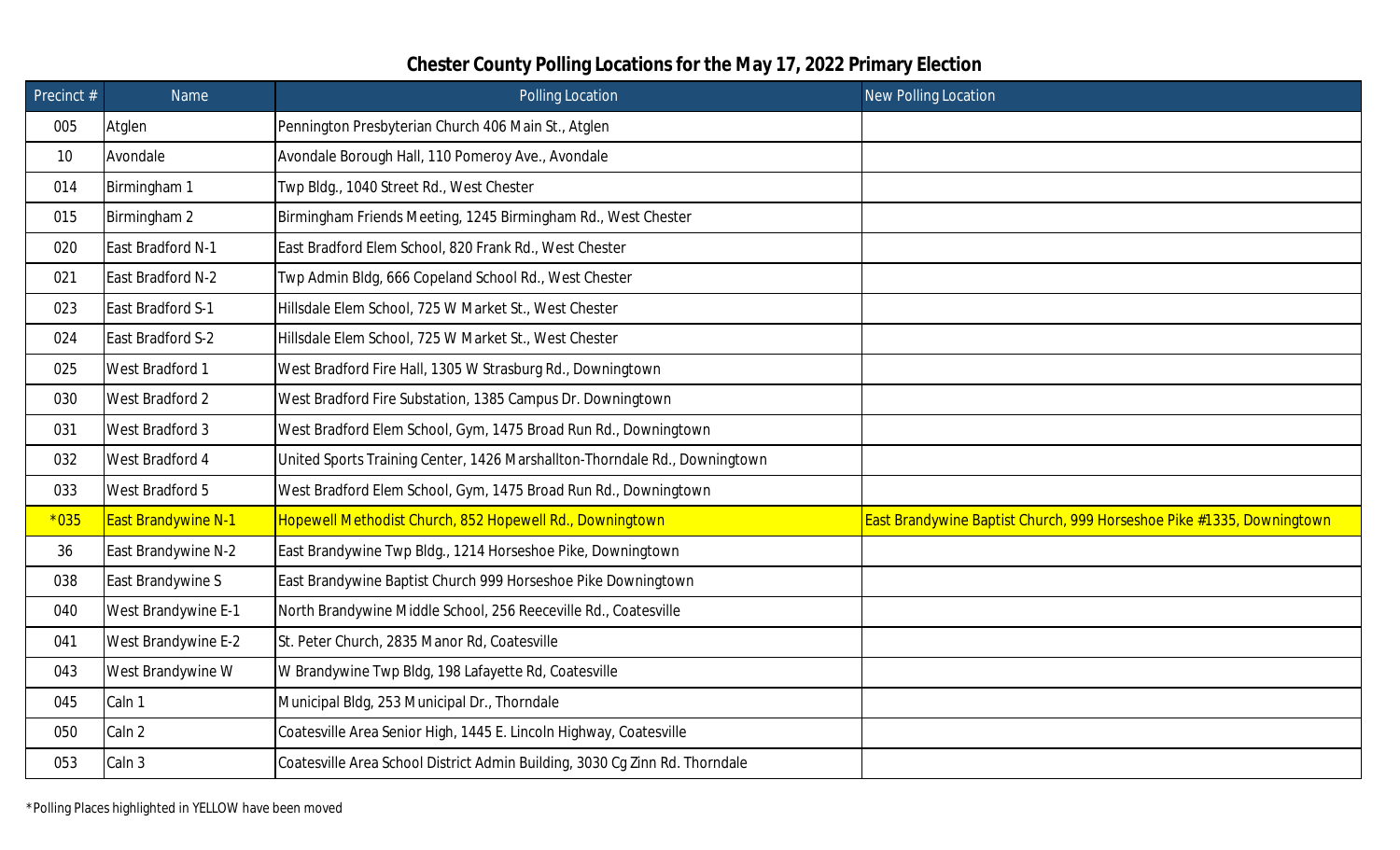| Precinct $#$ | Name               | Polling Location                                                   | <b>New Polling Location</b> |
|--------------|--------------------|--------------------------------------------------------------------|-----------------------------|
| 54           | Caln 4             | Coatesville Area Senior High, 1445 E. Lincoln Highway, Coatesville |                             |
| 055          | East Caln 1        | E Caln Twp Bldg., 110 Bell Tavern Rd., Downingtown                 |                             |
| 056          | East Caln 2        | Downingtown Methodist Church, 751 E. Lancaster Ave., Downingtown   |                             |
| 060          | West Caln 1        | Wagontown Fire Co., 416 W Kings Hwy, Coatesville                   |                             |
| 061          | West Caln 2        | King's Hwy Elem School, 841 W Kings Hwy, Coatesville               |                             |
| 065          | Charlestown        | Charlestown Elem School, 2060 Charlestown Rd., Malvern             |                             |
| 70           | Coatesville 1      | West End Fire Co. #3, 134 Strode Ave., Coatesville                 |                             |
| 080          | Coatesville 2      | Gordon Elementary School, 351 Kersey St., Coatesville              |                             |
| 090          | Coatesville 3      | Olivet United Methodist Church, 310 E. Chestnut St., Coatesville   |                             |
| 100          | Coatesville 4-1    | Scott Middle School, Gymnasium, 800 Olive St., Coatesville         |                             |
| 110          | Coatesville 4-2    | Scott Middle School, Gymnasium, 800 Olive St., Coatesville         |                             |
| 120          | Coatesville 5      | Second Baptist Church, 857 Lumber St., Coatesville                 |                             |
| 140          | South Coatesville  | Borough Hall, 136 Modena Rd., S Coatesville                        |                             |
| 145          | North Coventry E   | Coventry Church Of The Brethren, 946 Keen Rd., Pottstown           |                             |
| 150          | North Coventry M   | Norco Fire Co, 144 W Schuylkill Rd., Pottstown                     |                             |
| 155          | North Coventry W-1 | Cedarville Meth Church, 1092 Laurelwood Rd., Pottstown             |                             |
| 156          | North Coventry W-2 | Temple United Methodist, 1390 Unionville Rd., Pottstown            |                             |
| 160          | East Coventry 1    | Ridge Fire House, 480 Ridge Rd., Spring City                       |                             |
| 165          | East Coventry 2    | Parkerford Baptist Church, 92 Baptist Church Rd., Spring City      |                             |
| 170          | South Coventry     | Owen J. Roberts Middle School, 881 Ridge Rd., Pottstown            |                             |
| 175          | E Downingtown E    | East Ward Elementary School, 435 Washington Ave., Downingtown      |                             |
| 180          | E Downingtown W    | St James Episcopal Church, Common Rm, 409 E Lanc Ave., Downingtown |                             |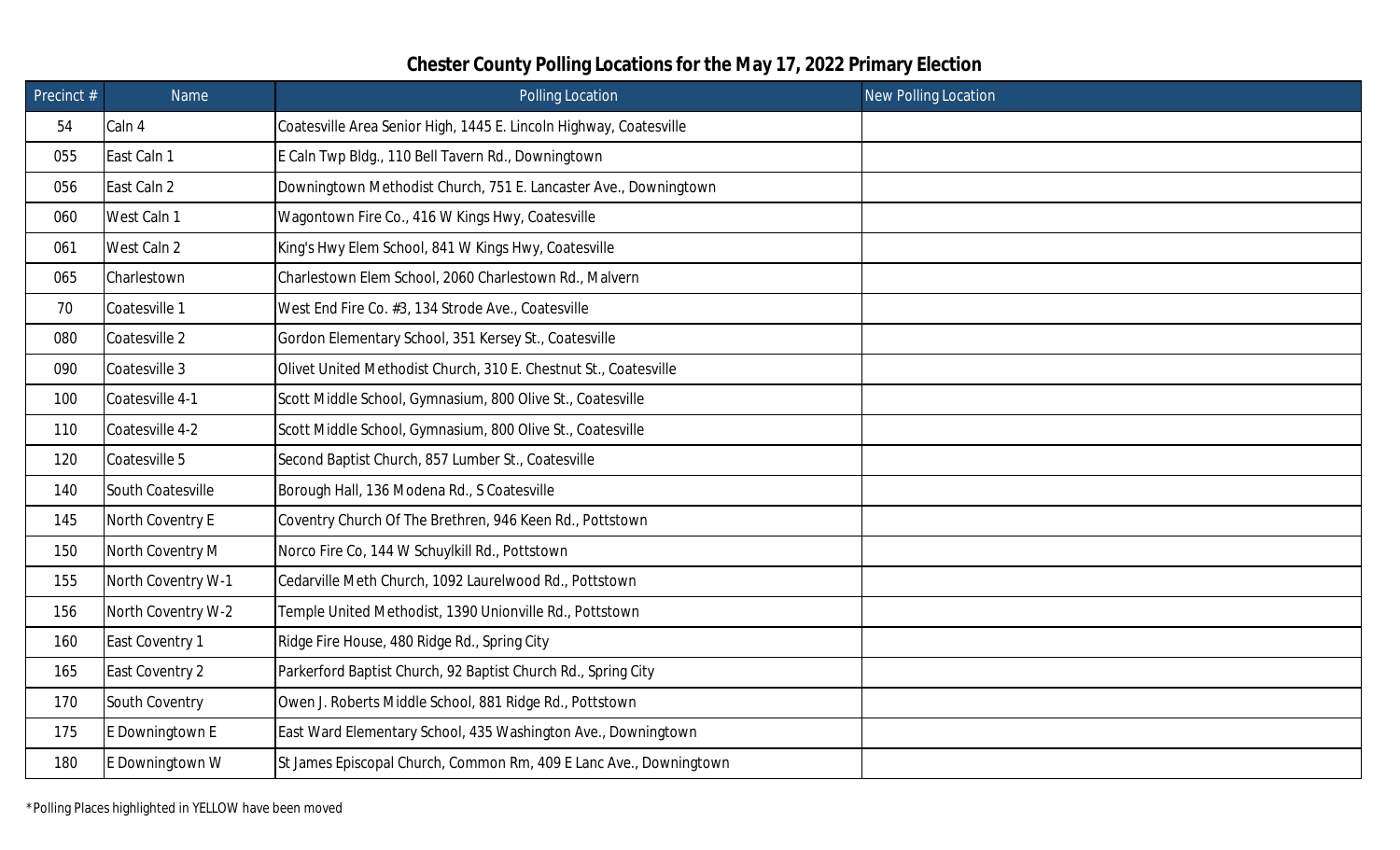| Precinct $#$ | Name                   | Polling Location                                                      | <b>New Polling Location</b>                                |
|--------------|------------------------|-----------------------------------------------------------------------|------------------------------------------------------------|
| 185          | W Downingtown N        | Alert Fire Co #1, 122 W Pennsylvania Ave., Downingtown                |                                                            |
| $*190$       | <b>W</b> Downingtown S | St Anthony's Italian Social Club, 259 W Church St., Downingtown       | Downingtown Borough Hall, 4 W. Lancaster Ave., Downingtown |
| 195          | Easttown 1             | Beaumont School, 575 Beaumont Rd., Berwyn                             |                                                            |
| 198          | Easttown 2             | Beaumont School, 575 Beaumont Rd., Berwyn                             |                                                            |
| 201          | Easttown 3             | Easttown Twp Library, 720 First Ave., Berwyn                          |                                                            |
| 204          | Easttown 4             | Devon Elem School, 400 S Fairfield Rd., Devon                         |                                                            |
| 207          | Easttown 5             | Trinity Presbyterian Church, 640 Berwyn Ave., Berwyn                  |                                                            |
| 210          | Easttown 6             | St John's Presbyterian Church, 217 Berkley Rd., Devon                 |                                                            |
| 213          | Easttown 7             | Devon Elementary School, 400 S Fairfield Rd, Devon                    |                                                            |
| 215          | <b>Elk</b>             | Elk Township Building, 952 Chesterville Rd., Lincoln University       |                                                            |
| 220          | Elverson               | Brick Lane Community Church, 52 S. Brick Ln., Elverson                |                                                            |
| 225          | E Fallowfield E        | Hephzibah Baptist Church, 2237 Strasburg Rd, Coatesville              |                                                            |
| 230          | E Fallowfield W        | East Fallowfield Elementary School, 2254 Strasburg Rd., Coatesville   |                                                            |
| 235          | W Fallowfield          | Community Bldg, Mtg Room, 3095 Limestone Rd., Cochranville            |                                                            |
| 240          | Franklin               | Cornerstone Presbyterian Church, 109 Gypsy Hill Rd., Landenberg       |                                                            |
| 243          | East Goshen 1          | E Goshen Twp Bldg., 2Nd Flr, 1580 Paoli Pk, West Chester              |                                                            |
| 244          | East Goshen 2          | Goshen Baptist Church, 1451 West Chester Pike, West Chester           |                                                            |
| 245          | East Goshen 3          | E Goshen Twp Bldg. 2Nd Flr, 1580 Paoli Pike, West Chester             |                                                            |
| 246          | East Goshen 4          | Goshen Valley Condo, Clubhouse, 1326 West Chester Pk, West Chester    |                                                            |
| 247          | East Goshen 5          | Hershey's Mill Village, Clubhouse, 401 Chandler Dr. West Chester      |                                                            |
| 248          | East Goshen 6          | East Goshen United Church Of Christ, 1201 N Chester Rd., West Chester |                                                            |
| 249          | East Goshen 7          | East Goshen Elementary School, 800 N Chester Rd., West Chester        |                                                            |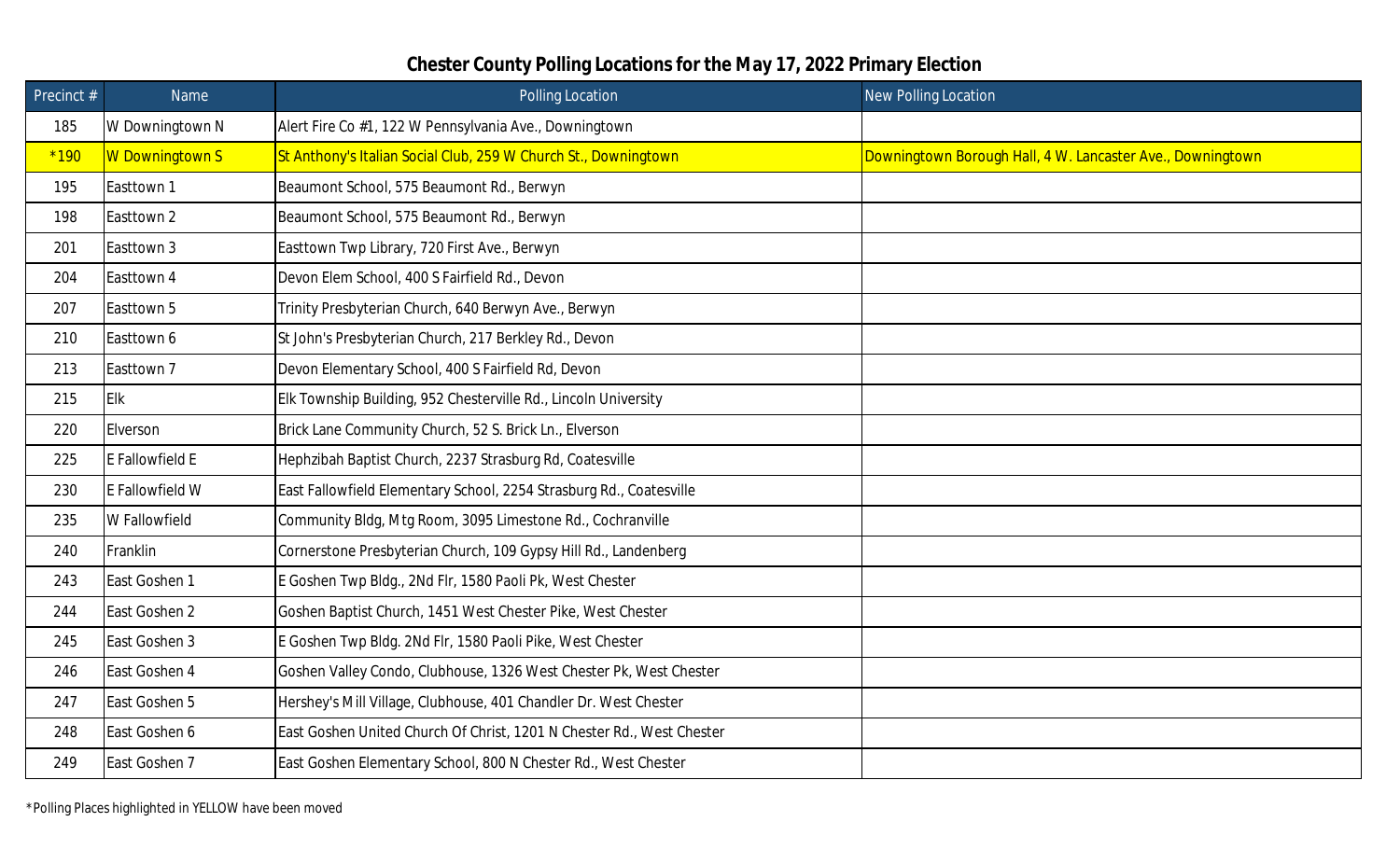| Precinct # | Name               | Polling Location                                                      | <b>New Polling Location</b> |
|------------|--------------------|-----------------------------------------------------------------------|-----------------------------|
| 250        | East Goshen 8      | Hershey's Mill Village, Community Center, 35 Hershey Dr, West Chester |                             |
| 251        | East Goshen 9      | Goshen Fire House, 1320 Park Ave., West Chester                       |                             |
| 255        | West Goshen N-1    | Trinity Assembly Of God Church, 1022 Pottstown Pike, West Chester     |                             |
| 260        | West Goshen N-2    | Fern Hill School, 915 Lincoln Ave., West Chester                      |                             |
| 261        | West Goshen N-3    | Wcu Graduate Center, 1160 Mcdermott Drive, West Chester               |                             |
| 262        | West Goshen N-4    | Peirce Middle School, 1314 Burke Rd., West Chester                    |                             |
| 265        | West Goshen M-1    | West Goshen Twp Bldg., 2Nd Floor, 1025 Paoli Pk., West Chester        |                             |
| 270        | West Goshen M-2    | East High School, 450 Ellis Lane, West Chester                        |                             |
| 275        | West Goshen S-1    | West Chester 7Th Day Adventist Church, 826 S. High St., West Chester  |                             |
| 280        | West Goshen S-2    | Government Services Center, 601 Westtown Rd., Rm 175, West Chester    |                             |
| 285        | West Goshen S-3    | Glen Acres School, 1150 Delancy PI, West Chester,                     |                             |
| 286        | West Goshen S-4    | Government Services Center, 601 Westtown Rd., Rm 149, West Chester    |                             |
| 290        | Highland           | Highland Twp Bldg, 100 Five Point Rd., Coatesville                    |                             |
| 295        | Honey Brook Boro   | Honey Brook Borough Hall, 71 Pequea Ave., Honey Brook                 |                             |
| 300        | Honey Brook Twp 1  | Honey Brook Twp Bldg., 500 Supplee Rd, Honey Brook                    |                             |
| 301        | Honey Brook Twp 2  | Tel Hai Retirement Community, 1200 Beaver Dam Rd., Honey Brook        |                             |
| 305        | Kennett Square N   | Kennett Friends Meeting, 125 W Sickle St, Kennett Square              |                             |
| 310        | Kennett Square S-1 | Kennett Square Presbyterian Church, 211 S Broad St., Kennett Square   |                             |
| 315        | Kennett Square S-2 | Mary Lang Elem School, 409 Center St., Kennett Square                 |                             |
| 320        | Kennett Township 1 | Kennett Twp Bldg., 801 Burrows Rd., Chadds Ford                       |                             |
| 325        | Kennett Township 2 | Episcopal Church Of The Advent, 401 N Union St., Kennett Square       |                             |
| 328        | Kennett Township 3 | Greenwood Elem School , 420 Greenwood Rd., Kennett Square             |                             |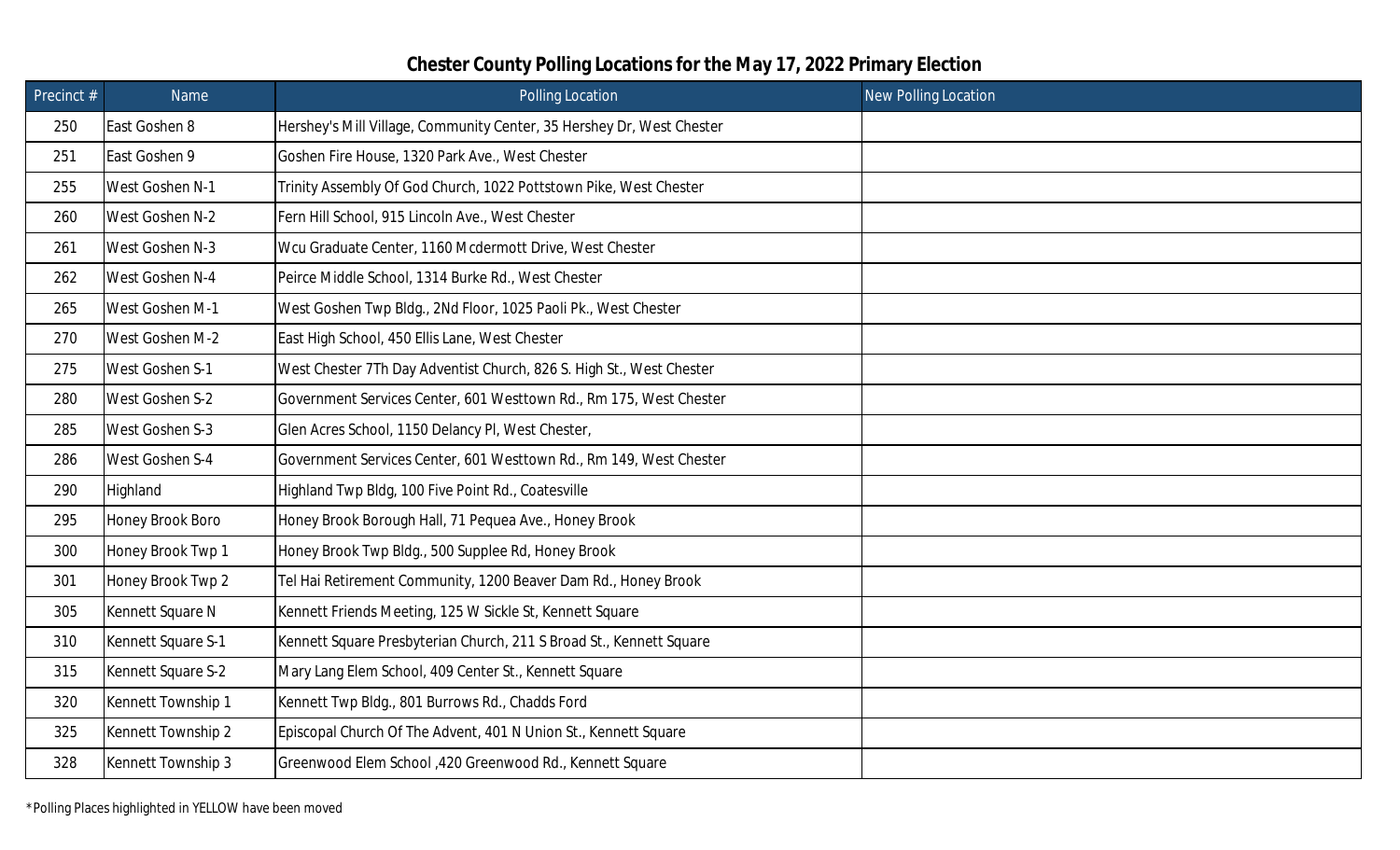| Precinct $#$ | Name                 | Polling Location                                                        | <b>New Polling Location</b> |
|--------------|----------------------|-------------------------------------------------------------------------|-----------------------------|
| 329          | Kennett Township 4   | Greenwood Elem Sch. 420 Greenwood Rd., Kennett Square                   |                             |
| 330          | London Britain       | West Grove Fire Co Station 32 1517 New London Rd., Landenberg           |                             |
| 335          | Londonderry          | Londonderry Twp Bldg., 103 Daleville Rd., Cochranville                  |                             |
| 340          | London Grove Chat    | Chatham Methodist Church, 3215 Gap Newort Pk, West Grove                |                             |
| 345          | London Grove S       | London Grove Twp Bldg., 372 Rosehill Rd. West Grove                     |                             |
| 350          | Malvern              | First Baptist Church Of Malvern, 146 Channing Ave., Malvern             |                             |
| 355          | E Marlborough E      | Charles Patton Middle School, 760 Unionville Rd., Kennett Square        |                             |
| 356          | E Marlborough S      | Kennett Sq Missionary Baptist Church, 408 Bayard Rd., Kennett Square    |                             |
| 360          | E Marlborough W      | Charles Patton Middle School, 760 Unionville Rd., Kennett Square        |                             |
| 365          | West Marlborough     | W Marlborough Twp Bldg, 1300 Doe Run Rd., Coatesville                   |                             |
| 370          | Modena               | Modena Borough Hall, 5 Woodland Ave., Modena                            |                             |
| 375          | <b>East Nantmeal</b> | E Nantmeal Twp Bldg, 3383 Conestoga Rd., Glenmoore                      |                             |
| 380          | <b>West Nantmeal</b> | W Nantmeal Twp Bldg, 455 N Manor Rd, Elverson                           |                             |
| 385          | New Garden North     | Bancroft Elementary School, 181 Bancroft Rd, Kennett Square             |                             |
| 390          | New Garden So-1      | New Garden Twp Bldg, 299 Starr Rd., Landenberg                          |                             |
| 391          | New Garden So-2      | Kennett Middle School, 195 Sunny Dell Rd., Landenberg                   |                             |
| 395          | New London           | Christian Life Center, 125 Saginaw Rd., New London                      |                             |
| 400          | <b>Newlin</b>        | Newlin Township Maintenance Building, 1751 Embreeville Rd., Coatesville |                             |
| 405          | East Nottingham East | Oxford Area High School, 705 Waterway Rd., Oxford                       |                             |
| 406          | East Nottingham West | Bethany Christian School, 1137 Shadyside Road, Oxford                   |                             |
| 410          | West Nottingham      | W Nottingham Twp Bldg., 100 Park Rd., Nottingham                        |                             |
| 415          | <b>Oxford East</b>   | First Baptist Church Of Oxford, Ed Bldg, 552 Market St, Oxford          |                             |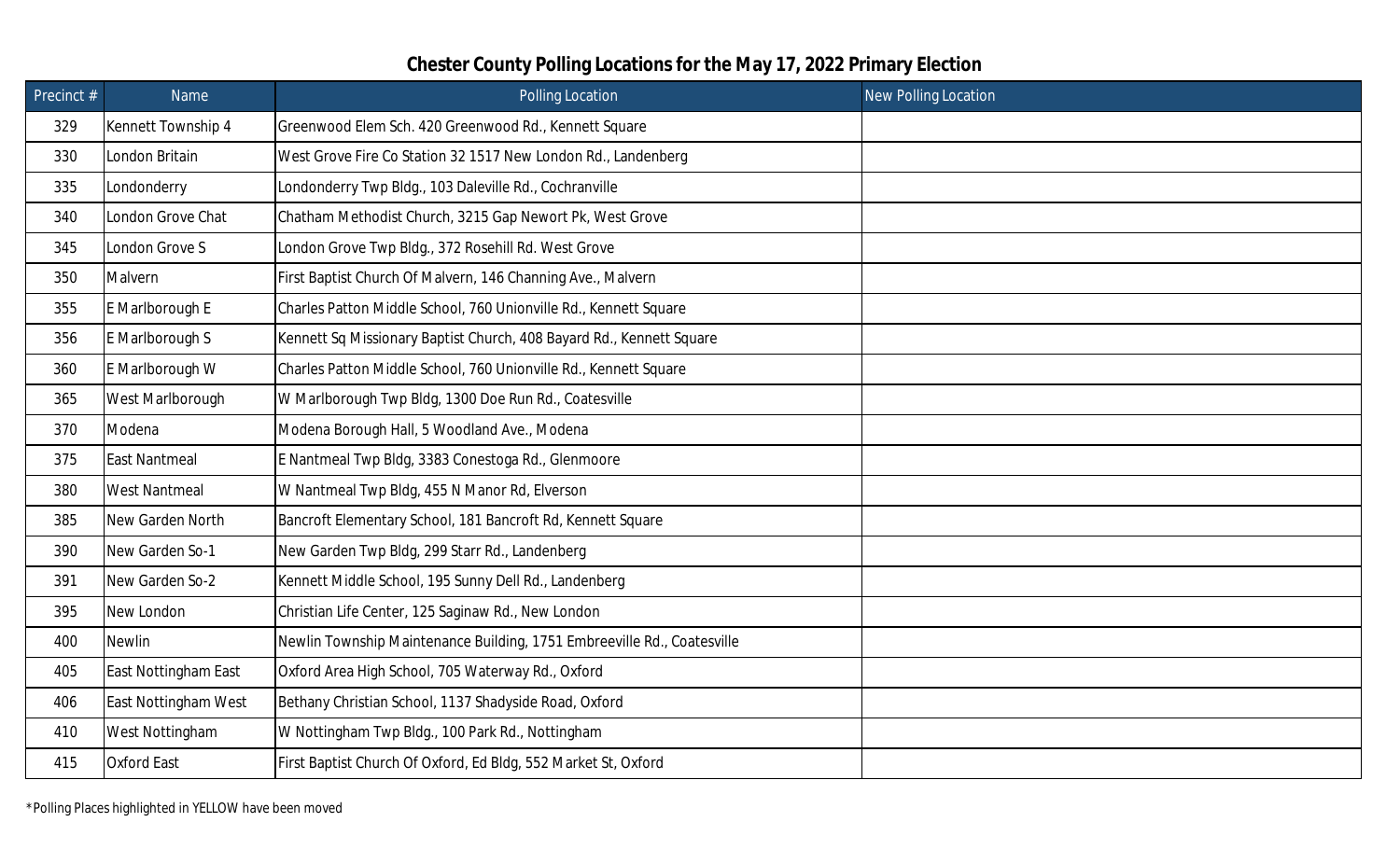| Precinct # | Name                    | Polling Location                                                             | <b>New Polling Location</b>                                          |
|------------|-------------------------|------------------------------------------------------------------------------|----------------------------------------------------------------------|
| 420        | <b>Oxford West</b>      | Oxford Presbyterian Church, Fellowship Hall, 6 Pine St., Oxford              |                                                                      |
| 425        | Lower Oxford East       | Lincoln Univ., Intl Cultural Center, 1570 Baltimore Pike, Lincoln University |                                                                      |
| 430        | Lower Oxford West       | Lower Oxford Twp Bldg, 220 Township Rd., Oxford                              |                                                                      |
| 435        | <b>Upper Oxford</b>     | Beulah Baptist Church, 3815 Newark Road, Oxford                              |                                                                      |
| 440        | Parkesburg North        | The Point (Community Center), 700 Main St., Parkesburg                       |                                                                      |
| 445        | Parkesburg South        | Borough Hall, 315 W 1St Ave. Parkesburg                                      |                                                                      |
| 450        | Penn                    | Penn Twp Bldg, 260 Lewis Rd., West Grove                                     |                                                                      |
| 453        | Pennsbury N-1           | Chadds Ford Elementary School, 3 Baltimore Pike, Chadds Ford                 |                                                                      |
| 454        | Pennsbury N-2           | Chadds Ford Elementary School, 3 Baltimore Pike, Chadds Ford                 |                                                                      |
| 456        | Pennsbury S-1           | Pennsbury Twp Bldg, 702 Baltimore Pk, Chadds Ford                            |                                                                      |
| 457        | Pennsbury S-2           | Hillendale Elementary School, 1850 Hillendale Rd., Chadds Ford               |                                                                      |
| 461        | Phoenixville N-1        | Santa Anna Italian-American Club, 442 Dayton St., Phoenixville               |                                                                      |
| 462        | Phoenixville N-2        | St. Mary's Parish Center, 219 Dayton St, Phoenixville                        |                                                                      |
| 463        | Phoenixville N-3        | Franklin Commons, 400 Franklin Ave., Phoenixville                            |                                                                      |
| 467        | Phoenixville M-1        | Phoenixville Senior Center, 153 Church St., Phoenixville                     |                                                                      |
| $*468$     | Phoenixville M-2        | Civic Center, 123 S Main St., Phoenixville                                   | First Presbyterian Church, 145 S. Main St., Phoenixville             |
| 469        | Phoenixville M-3        | Barkley Elementary School, 320 Second Ave., Phoenixville                     |                                                                      |
| 472        | Phoenixville E-1        | Phoenixville Public Library, 183 Second Ave., Phoenixville                   |                                                                      |
| 473        | Phoenixville E-2        | First Methodist Church Of Phoenixville, 865 S Main St, Phoenixville          |                                                                      |
| 474        | <b>Phoenixville E-3</b> | Phoenixville Area High School, 1200 Gay St., Phoenixville                    | Phoenixville Administrative Building, 386 City Line Ave Phoenixville |
| 477        | Phoenixville W-1        | Episcopal House, Community Room, 601 Center St., Phoenixville                |                                                                      |
| 478        | Phoenixville W-2        | West End Fire House, 801 W Bridge St., Phoenixville                          |                                                                      |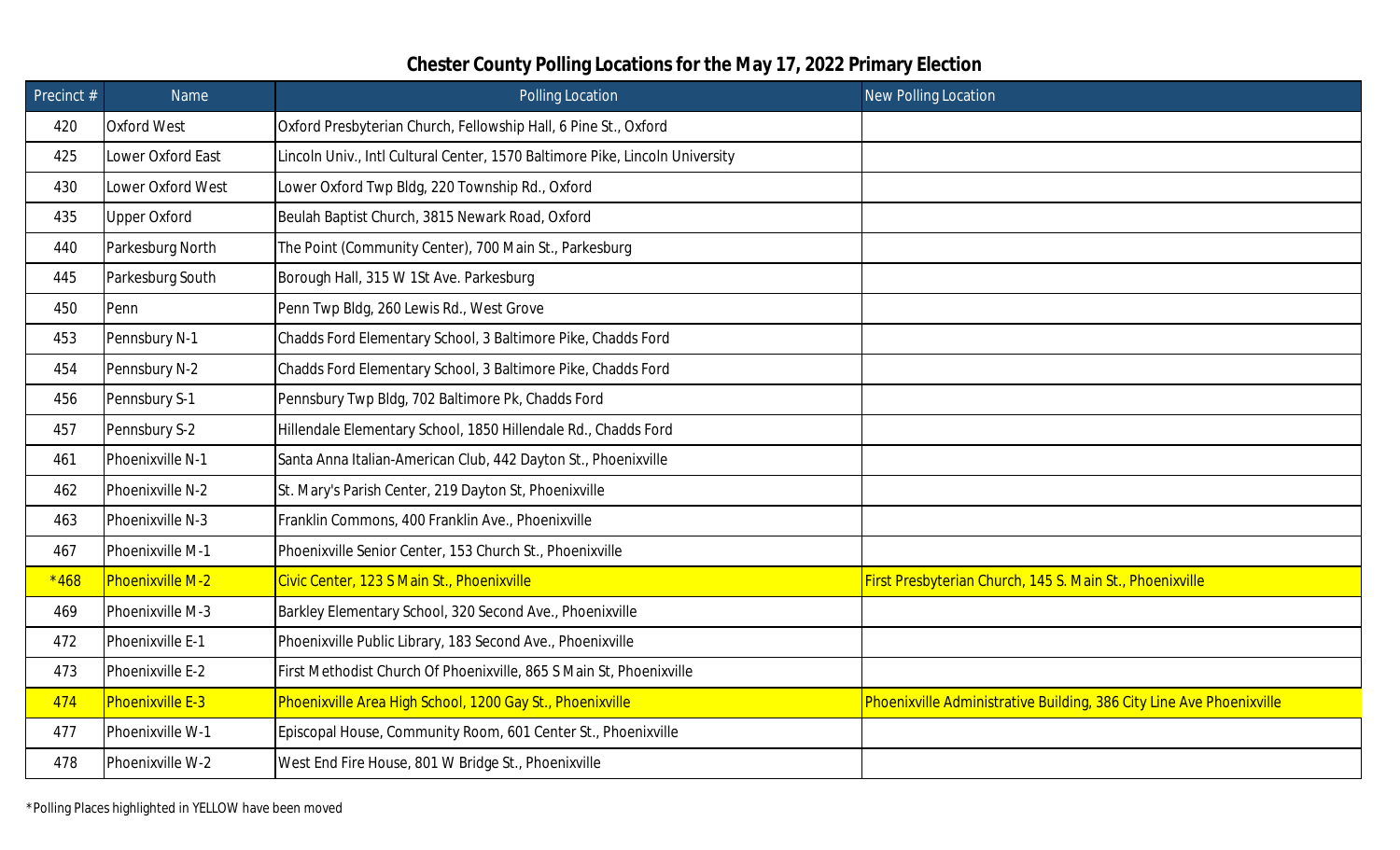| Precinct # | Name                 | Polling Location                                                          | New Polling Location                                                 |
|------------|----------------------|---------------------------------------------------------------------------|----------------------------------------------------------------------|
| 479        | Phoenixville W-3     | Phoenixville Area High School, 1200 Gay St., Phoenixville                 | Phoenixville Administrative Building, 386 City Line Ave Phoenixville |
| 515        | East Pikeland 1      | East Pikeland Elementary/Cottage 7, 1191 Hares Hill Rd., Phoenixville     |                                                                      |
| 520        | East Pikeland 2      | Zion Lutheran Church, 39 Bonnie Brae Rd., Spring City                     |                                                                      |
| 521        | East Pikeland 3      | East Pikeland Township Building, 1158 Rapps Dam Road, Phoenixville        |                                                                      |
| 525        | <b>West Pikeland</b> | West Pikeland Township Building, 1645 Art School Rd, Chester Springs, Pa  |                                                                      |
| 530        | Pocopson             | Pocopson Elementary, 1105 Pocopson Rd. West Chester                       |                                                                      |
| 535        | Sadsbury North       | Sadsburyville Fire Co #1, 24 First Ave., Coatesville                      |                                                                      |
| 540        | Sadsbury South       | Keystone Valley Fire Dept, Pomeroy Station, 4 Belvedere Ave., Coatesville |                                                                      |
| 545        | West Sadsbury        | West Sadsbury Twp Bldg., 6400 N Moscow Rd., Parkesburg                    |                                                                      |
| 550        | Schuylkill 1         | Technical College High School, 1580 Charlestown Rd, Phoenixville          |                                                                      |
| 555        | Schuylkill 2         | Schuylkill Elementary School, 290 S. White Horse Rd., Phoenixville        |                                                                      |
| 556        | Schuylkill 3         | Schuylkill Twp Bldg., 111 Valley Park Rd., Phoenixville                   |                                                                      |
| 558        | Schuylkill 4         | Valley Forge Volunteer Fire Co, 630 Valley Park Rd., Phoenixville         |                                                                      |
| 560        | Spring City 1        | Bard Complex, 201 S Main St., Spring City                                 |                                                                      |
| 565        | Spring City 2        | First United Church Of Christ, Mem Hall, 145 Chestnut St., Spring City    |                                                                      |
| 570        | Spring City 3        | Spring City Free Library, 245 Broad St., Spring City                      |                                                                      |
| 575        | Spring City 4        | Spring City Free Library, 245 Broad St., Spring City                      |                                                                      |
| 580        | Thornbury 1          | Concept School, 1120 E Street Rd., West Chester                           |                                                                      |
| 581        | Thornbury 2          | Brandywine At Thornbury, Clubhouse, 157 Chaps Ln., West Chester           |                                                                      |
| 585        | Tredyffrin East 1    | Our Lady Of The Assumption, Parish Hall, 35 Old Eagle School Rd., Wayne   |                                                                      |
| 590        | Tredyffrin East 2    | New Eagle School, 507 Pugh Rd., Wayne                                     |                                                                      |
| 595        | Tredyffrin East 3    | New Eagle School, 507 Pugh Rd., Wayne                                     |                                                                      |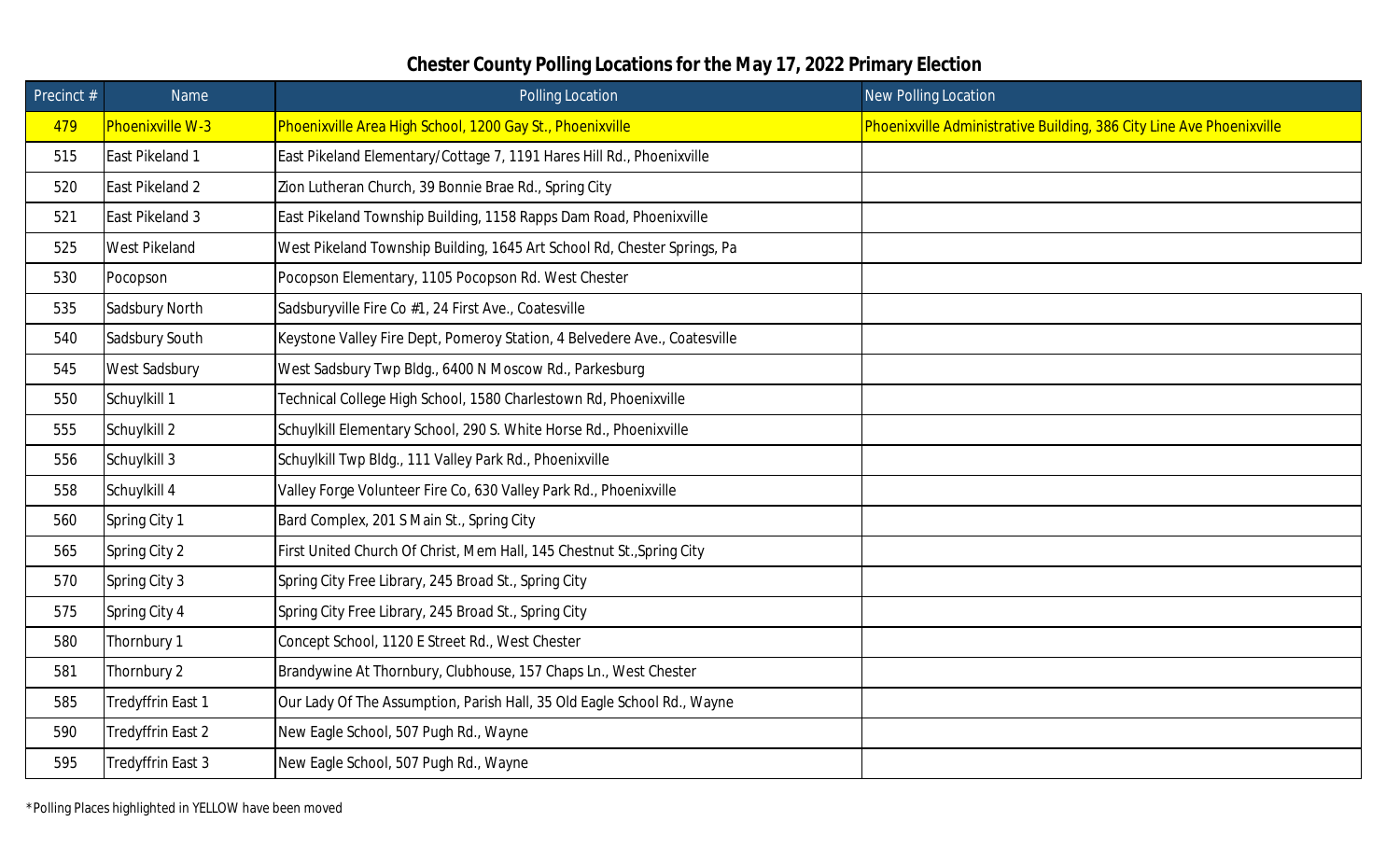| Precinct # | Name                | Polling Location                                                                 | <b>New Polling Location</b> |
|------------|---------------------|----------------------------------------------------------------------------------|-----------------------------|
| 600        | Tredyffrin East 4   | New Eagle School, 507 Pugh Rd., Wayne                                            |                             |
| 605        | Tredyffrin East 5   | Tredyffrin Public Library, 582 Upper Gulph Rd., Wayne                            |                             |
| 614        | Tredyffrin Middle 1 | Conestoga Senior High School, Main Lobby, 200 Irish Rd., Berwyn                  |                             |
| 615        | Tredyffrin Middle 2 | Baptist Church In The Great Valley, Sunday Sch Rm, 945 N Valley Forge Rd., Devon |                             |
| 616        | Tredyffrin Middle 3 | Valley Forge Elementary, 99 Walker Rd., Wayne                                    |                             |
| 617        | Tredyffrin Middle 4 | Valley Forge Elementary, 99 Walker Road, Wayne                                   |                             |
| 618        | Tredyffrin Middle 5 | Tredyffrin Easttown Middle School, 90 Howellville Rd., Berwyn                    |                             |
| 619        | Tredyffrin Middle 6 | Valley Forge Middle School, 105 W Walker Rd., Devon                              |                             |
| 620        | Tredyffrin Middle 7 | Conestoga Senior High School, 200 Irish Rd., Berwyn                              |                             |
| 630        | Tredyffrin West 1   | United Methodist Church Of Paoli, Ed Bldg., 81 Devon Rd., Paoli                  |                             |
| 635        | Tredyffrin West 2   | Hillside Elementary School, 507 Howellville Rd., Berwyn                          |                             |
| 640        | Tredyffrin West 3   | Tredyffrin/Easttown Middle School, 801 Conestoga Rd., Berwyn                     |                             |
| 645        | Tredyffrin West 4   | Conestoga High School, Lobby Of Rittenmeyer Gym, 200 Irish Rd., Berwyn           |                             |
| 647        | Tredyffrin West 5   | Tredyffrin Township Bldg., 1100 Duportail Rd., Berwyn                            |                             |
| 653        | Uwchlan 1           | Uwchlan Twp Bldg., 715 N Ship Rd., Exton                                         |                             |
| 654        | Uwchlan 2           | Calvary Fellowship Church, 95 W Devon Dr., Downingtown                           |                             |
| 655        | Uwchlan 3           | Lionville Middle School, 550 W Uwchlan Ave., Exton                               |                             |
| 656        | Uwchlan 4           | Lionville Middle School, 550 W Uwchlan Ave., Exton                               |                             |
| 657        | Uwchlan 5           | Rhonda Homeowner Assoc, 525 Carmarthen Dr., Exton                                |                             |
| 658        | Uwchlan 6           | Shamona Creek Elem. School, 501 Dorlan Mill Road, Downingtown                    |                             |
| 659        | Uwchlan 7           | Uwchlan Hills Elementary, 50 Peck Rd., Downingtown                               |                             |
| 660        | Uwchlan 8           | Uwchlan Hills Elementary, 50 Peck Rd., Downingtown                               |                             |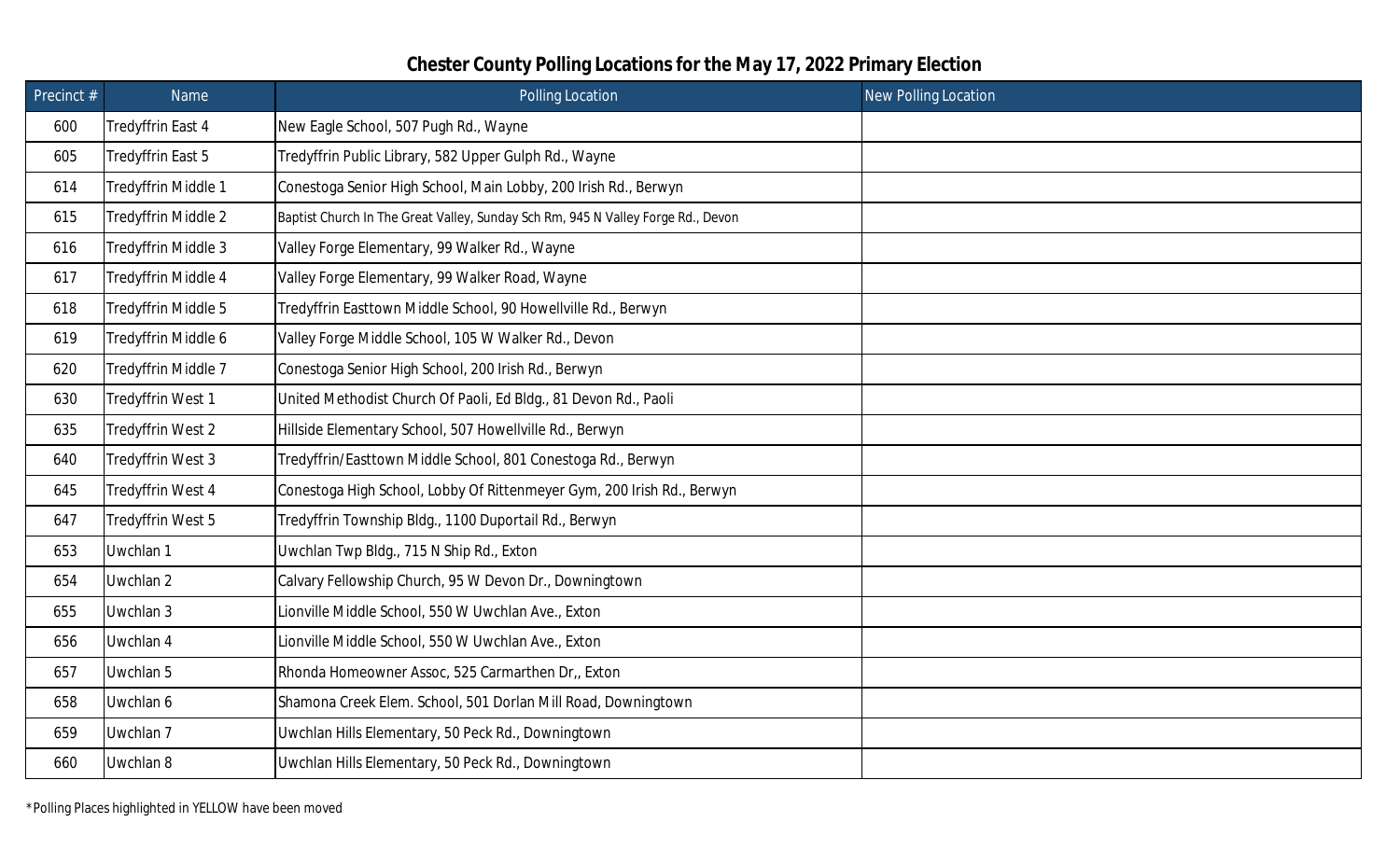| Precinct # | Name                | Polling Location                                              | <b>New Polling Location</b> |
|------------|---------------------|---------------------------------------------------------------|-----------------------------|
| 661        | Uwchlan 9           | St Paul'S United Church Of Christ, 101 Worthington Rd., Exton |                             |
| 665        | Upper Uwchlan 1     | Pickering Valley Elem School, 121 Byers Rd., Chester Springs  |                             |
| 666        | Upper Uwchlan 2     | Pickering Valley Elem School, 121 Byers Rd., Chester Springs  |                             |
| 667        | Upper Uwchlan 3     | The Vineyard Church, 614 Fellowship Rd., Chester Springs      |                             |
| 670        | Valley North 1      | Valley Baptist Church, 200 Airport Rd., Coatesville           |                             |
| 671        | Valley North 2      | James J Terry Funeral Home, 1060 W. Lincoln Hwy., Coatesville |                             |
| 672        | Valley North 3      | Rainbow Elem School, 1113 W Lincoln Highway, Coatesville      |                             |
| 675        | <b>Valley South</b> | Westwood Fire Company, 1403 Valley Rd Coatesville             |                             |
| 680        | East Vincent 1      | Spring City Fellowship Church, 540 Glass Ave., Spring City    |                             |
| 681        | East Vincent 2      | Spring City Elementary School, 190 S Wall St, Spring City     |                             |
| 682        | East Vincent 3      | East Vincent Township Building, 262 Ridge Rd, Spring City     |                             |
| 683        | East Vincent 4      | Grace Assembly Of God, 1271 W Bridge St, Spring City          |                             |
| 690        | West Vincent 1      | W Vincent Twp Bldg., 729 St Matthews Rd., Chester Springs     |                             |
| 693        | West Vincent 2      | Ludwigs Corner Fire Company, 1325 Pottstown Pike, Glenmoore   |                             |
| 695        | Wallace             | Springton Manor Elem School, 400 Fairview Rd., Glenmoore      |                             |
| 700        | <b>Warwick East</b> | St Peter United Church Of Christ, 1920 Ridge Rd., Pottstown   |                             |
| 705        | <b>Warwick West</b> | Warwick Twp Bldg., 2500 Ridge Rd., Elverson                   |                             |
| 710        | West Grove 1        | West Grove Borough Hall, 117 Rosehill Ave., West Grove        |                             |
| 715        | West Grove 2        | Avongrove Library, 117 Rosehill Ave., West Grove              |                             |
| 720        | Westtown 1          | Westtown Twp. Bldg., 1039 Wilmington Pk., West Chester        |                             |
| 725        | Westtown 2          | The Cabin, Westtown School, 101 E. School Ln., West Chester   |                             |
| 730        | Westtown 3          | Westtown-Thornbury School 750 Westbourne Rd. West Chester     |                             |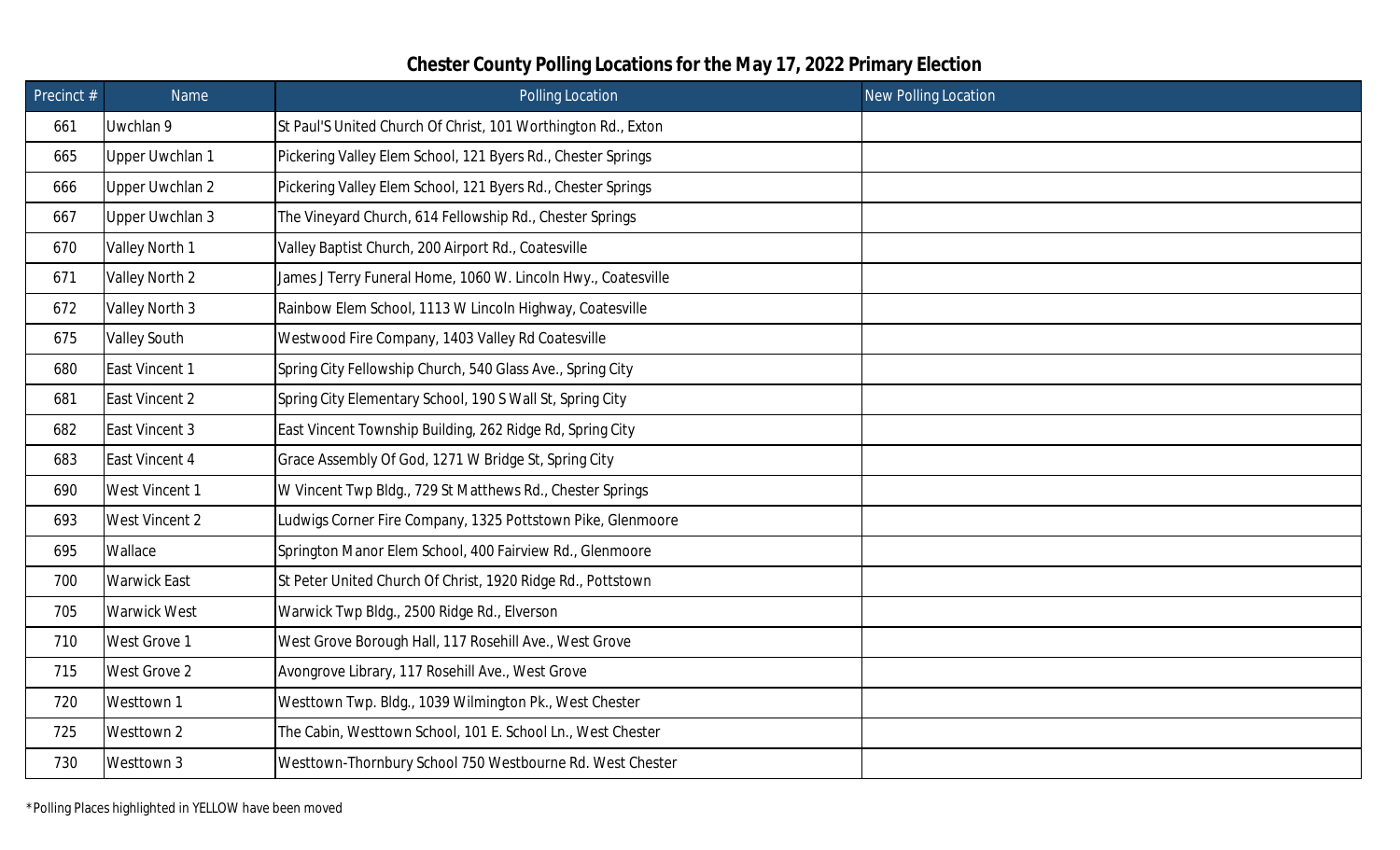| Precinct # | Name               | Polling Location                                                             | <b>New Polling Location</b>                 |
|------------|--------------------|------------------------------------------------------------------------------|---------------------------------------------|
| 733        | Westtown 4         | Penn Wood School, 1470 Johnny'S Way, West Chester                            |                                             |
| 734        | Westtown 5         | Sarah Starkweather Elem School, 1050 Wilmington Pike, West Chester           |                                             |
| 735        | East Whiteland 1   | GVSD Admin Building, 47 Church Rd., Malvern                                  |                                             |
| 740        | East Whiteland 2   | Great Valley School District Administration Building, 47 Church Rd., Malvern |                                             |
| 745        | East Whiteland 3   | Covenant Community Life Center, 384 E Lancaster Ave, Malvern                 |                                             |
| 750        | East Whiteland 4   | E Whiteland Twp Bldg., 209 Conestoga Rd., Frazer                             |                                             |
| 752        | East Whiteland 5   | E Whiteland Twp Bldg., 209 Conestoga Rd., Frazer                             |                                             |
| 754        | East Whiteland 6   | Peoples Light & Theatre Co., 39 Conestoga Rd., Malvern                       |                                             |
| 759        | West Whiteland 1   | Weston Solutions, Tech Bldg Two, Training Rm, 1402 Weston Way, West Chester  |                                             |
| 760        | West Whiteland 2   | Exton Station, Clubhouse, 200 S Pullman Dr., Exton                           |                                             |
| 761        | West Whiteland 3   | Devereux Kanner, Robert H. Young (Gym), 109 Devereux Circle, West Chester    |                                             |
| 762        | West Whiteland 4   | West Whiteland Township Building, 101 Commerce Drive, Exton                  |                                             |
| 763        | West Whiteland 5   | Grove United Methodist Church, 490 W. Boot Rd., West Chester                 |                                             |
| $*764$     | West Whiteland 6   | Devereux Kanner, Robert H. Young (Gym), 109 Devereux Circle, West Chester    | Scouting Center-PARC, 1 Scouting Way, Exton |
| 765        | West Whiteland 7   | W Whiteland Township Building., 101 Commerce Dr., Exton                      |                                             |
| 770        | Willistown North 1 | Sugartown Elementary School, 611 Sugartown Rd., Malvern                      |                                             |
| 775        | Willistown North 2 | Sugartown Elementary School, 611 Sugartown Rd., Malvern                      |                                             |
| 780        | Willistown North 3 | General Wayne Elementary School, 20 Devon Rd., Malvern                       |                                             |
| 785        | Willistown North 4 | Church Of The Good Samaritan, 212 W Lancaster Ave., Paoli                    |                                             |
| 790        | Willistown North 5 | General Wayne Elementary School, 20 Devon Rd., Malvern                       |                                             |
| 795        | Willistown North 6 | Sugartown Elementary School, 611 Sugartown Rd., Malvern                      |                                             |
| 800        | Willistown South 1 | Sugartown Elementary School, 611 Sugartown Rd., Malvern                      |                                             |